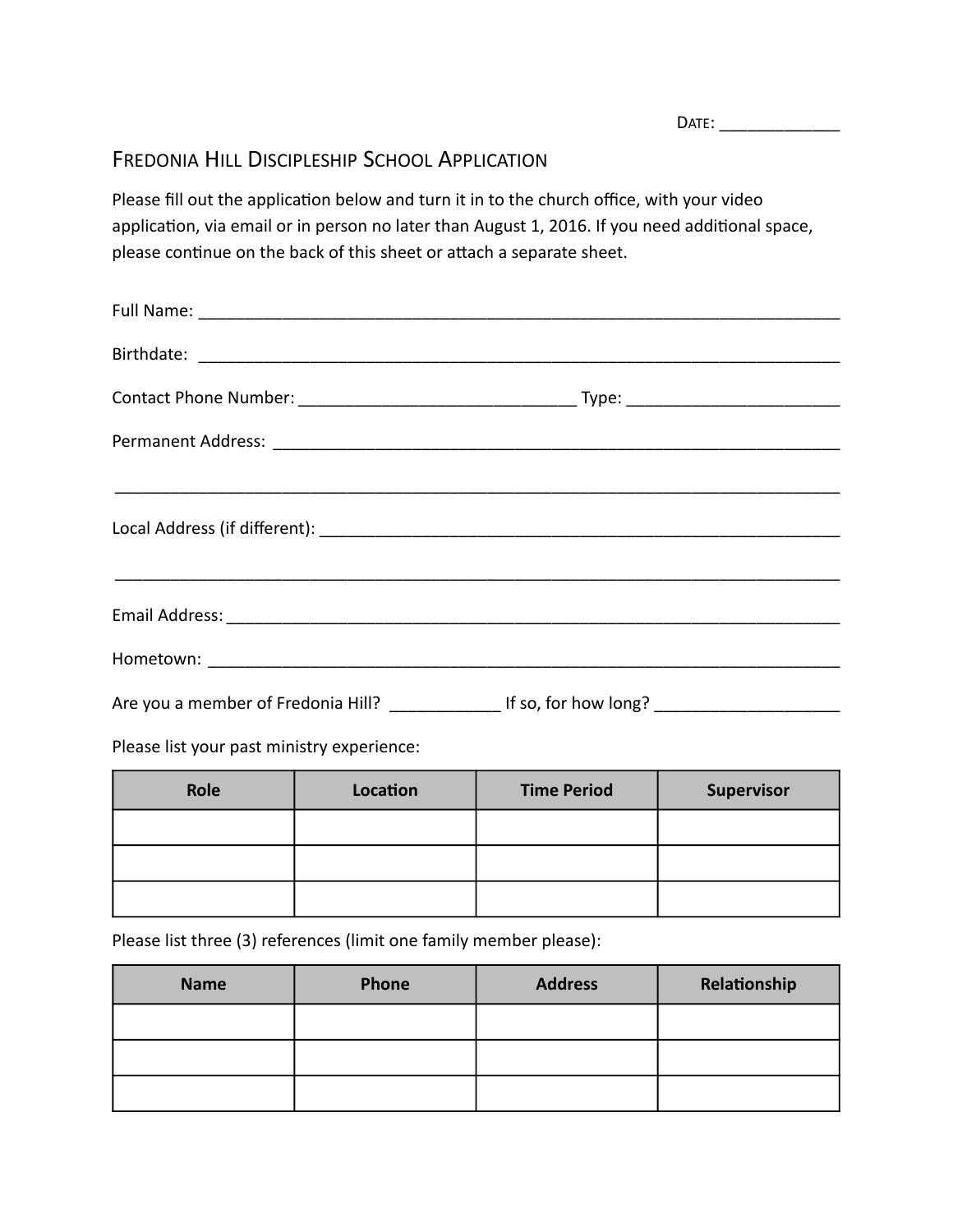## Please list members of your immediate family:

| <b>Name</b> | Relationship | Age | Does this person live<br>in your home? Y/N |
|-------------|--------------|-----|--------------------------------------------|
|             |              |     |                                            |
|             |              |     |                                            |
|             |              |     |                                            |
|             |              |     |                                            |
|             |              |     |                                            |
|             |              |     |                                            |

## Please include a list/schedule of your weekly commitments:

|           | Sun | <b>Mon</b> | <b>Tues</b> | Wed | <b>Thurs</b> | Fri | Sat |
|-----------|-----|------------|-------------|-----|--------------|-----|-----|
| Morning   |     |            |             |     |              |     |     |
| Afternoon |     |            |             |     |              |     |     |
| Evening   |     |            |             |     |              |     |     |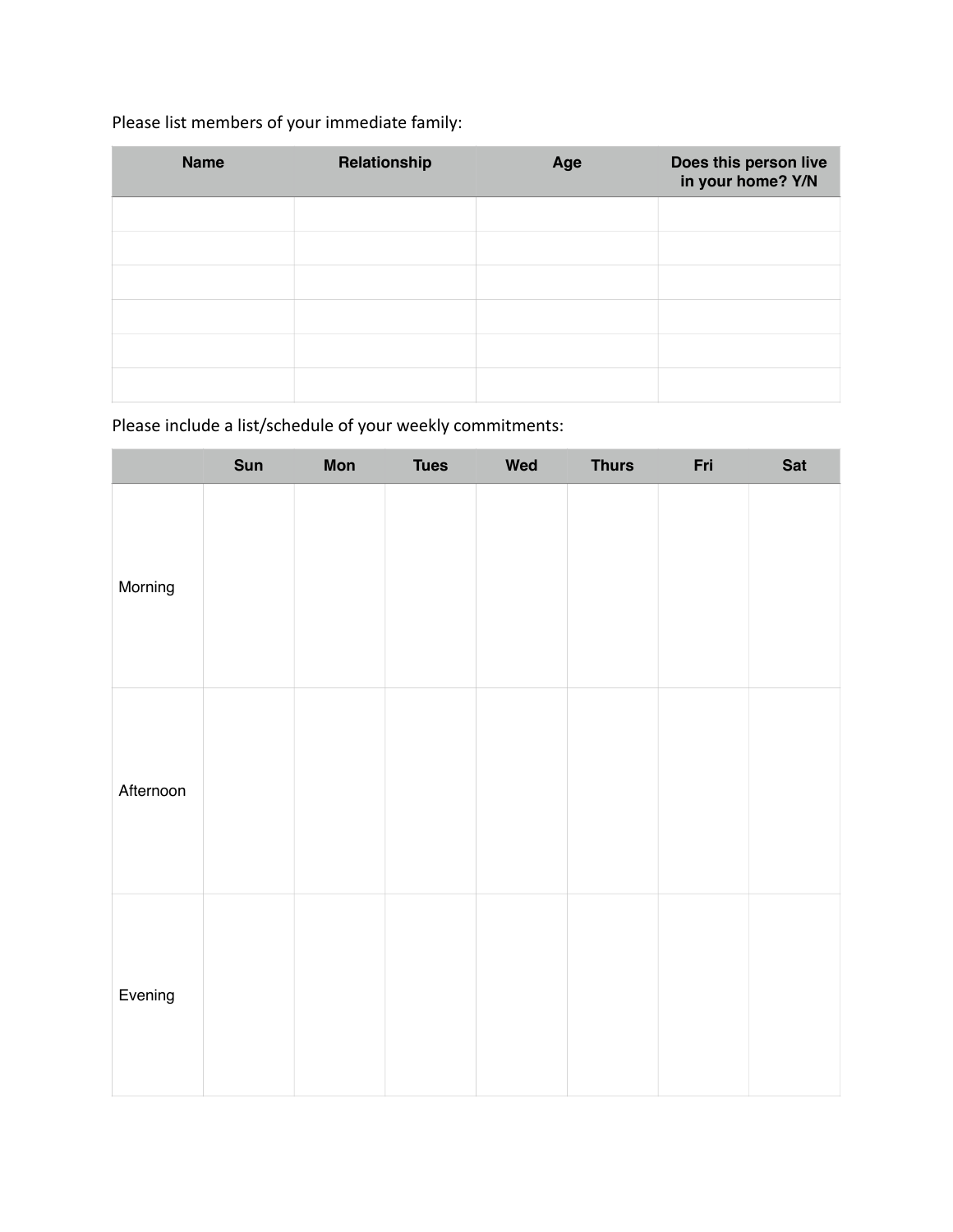#### PERMISSION TO OBTAIN A BACKGROUND CHECK

This form authorizes the church to obtain background information and must be completed by the *applicant.* The church must keep this completed form on file for at least five years after requesting a *background check.* 

In the interest of safety and security I, the undersigned applicant (also known as "consumer") authorize Fredonia Hill Baptist Church through its independent contractor, LexisNexis, to procure background information (also known as "consumer report and/or investigative consumer report") about me, prior to, and at any time during my service to the organization. This report may include my driving history, including any traffic citations; a social security number verification; present and former addresses; criminal and civil history/records; and the state sex offender records.

I understand that I am entitled to a complete copy of any background information report of which I am the subject upon my request to Fredonia Hill Baptist Church, if such is made within a reasonable time from the date it was produced. I also understand that I may receive a written summary of my rights under the Fair Credit Reporting Act.

Signature: Date: \_\_\_\_\_\_\_\_\_\_\_\_\_\_\_\_\_\_\_\_\_\_\_\_\_\_\_\_\_\_\_\_\_\_\_\_\_\_\_\_\_ \_\_\_\_\_\_\_\_\_\_\_\_\_\_\_\_\_\_\_\_\_\_\_\_

IDENTIFYING INFORMATION FOR BACKGROUND REPORTING AGENCY *(also known as "Consumer Reporting Agency")* 

| Printed Name: ________                                                                                                                                                                                                         |                                    |         |                    |     |         |       |
|--------------------------------------------------------------------------------------------------------------------------------------------------------------------------------------------------------------------------------|------------------------------------|---------|--------------------|-----|---------|-------|
| First                                                                                                                                                                                                                          |                                    |         | Middle             |     | Last    |       |
|                                                                                                                                                                                                                                |                                    |         |                    |     |         |       |
| <b>Current Address:</b>                                                                                                                                                                                                        |                                    |         |                    |     |         |       |
|                                                                                                                                                                                                                                | Street/PO Box                      | City    | <b>State</b>       | Zip | Country | Dates |
| Former Address: The Communication of the Communication of the Communication of the Communication of the Communication of the Communication of the Communication of the Communication of the Communication of the Communication |                                    |         |                    |     |         |       |
|                                                                                                                                                                                                                                | Street/PO Box                      | City    | <b>State</b>       | Zip | Country | Dates |
|                                                                                                                                                                                                                                |                                    |         |                    |     |         |       |
|                                                                                                                                                                                                                                | Daytime Telephone Number: ________ |         |                    |     |         |       |
| Driver's License Number: ______________                                                                                                                                                                                        |                                    |         | State of Issuance: |     |         |       |
| Date of Birth:                                                                                                                                                                                                                 |                                    | Gender: |                    |     |         |       |